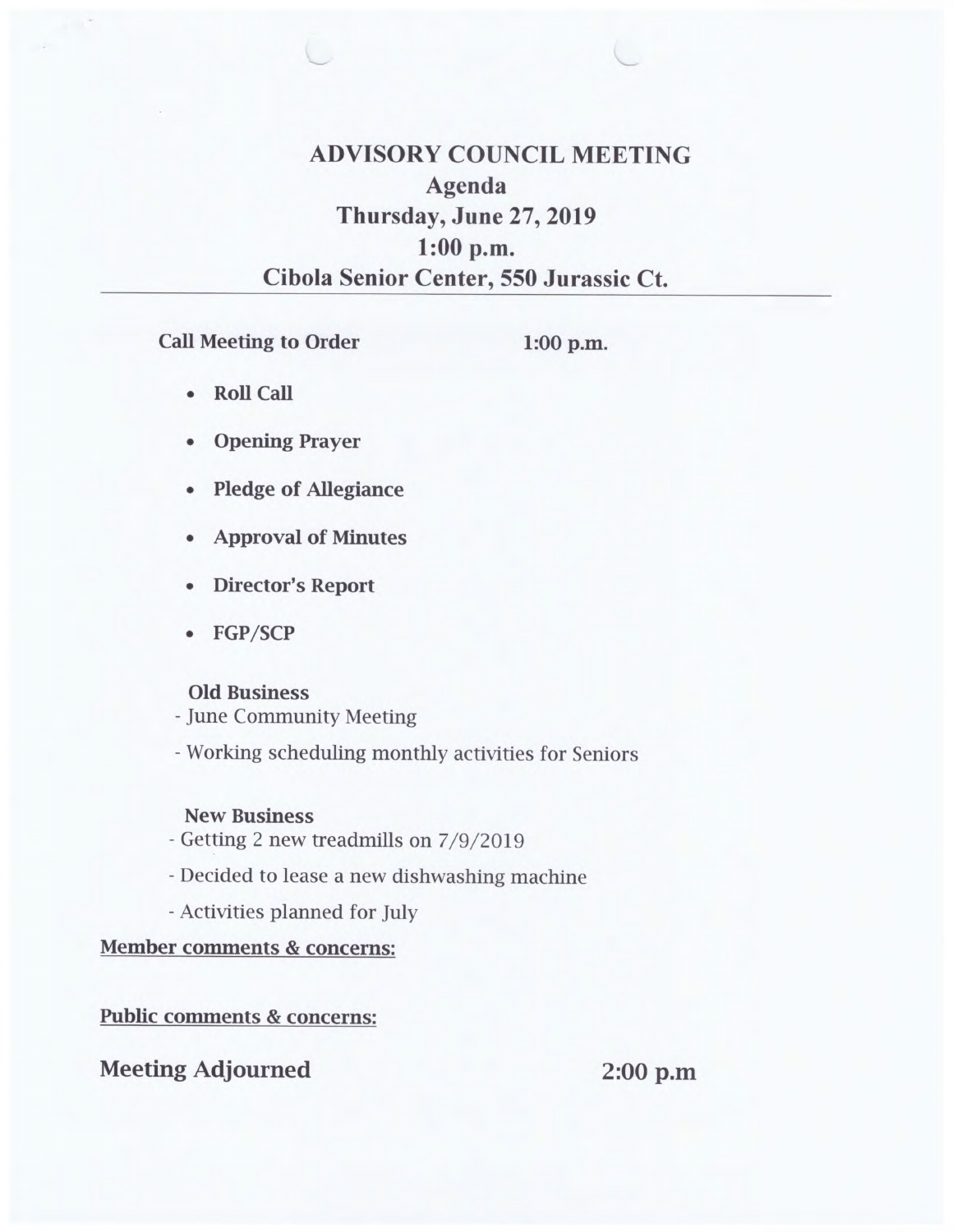## **Cibola Senior Center Advisory Council Meeting Minutes June 27,2019**

Meeting called to order @ **1:00** p.m. by Bob Ewell, Council Chairman

Opening prayer recited by Joan Klonowski

Pledge of Allegiance recited by All

**Members Present:**  Chairman Bob Ewell, Harriet Trujillo, Joan Klonowski **Members Absent:**  Joanne Martinez, Shirley Gonzales

### **Guest:**  Roseanne Boyette, Cibola Citizen Reporter

**Approval of Minutes -** No Quorum (April and May meetings were cancelled)

**Director Report -** These items were discussed:

Following several complaints from our seniors, I decided we needed a regular forum in which they can voice their concerns/comments/suggestions. We held our first Community Meeting this month on the 12<sup>th</sup>. We had 10-12 seniors in attendance; Laura Jaramillo, Harry Garcia, Joan Klonowski, and 4-5 staff members, including myself. Complaints were made about the food hard potatoes in the potato salad, sometimes the food is cold, not enough flatware. Discussed the need for more activities, bake sales, yard sales, Senior Olympics  $\&$  field trips, safe/working gym equipment. Concern regarding our requirement of 24 hour notice for transportation needs. One senior complained about 2 incidents of "discrimination". I think the meeting went well and everyone agrees that a monthly meeting would be beneficial. Our next meeting is scheduled for July  $10^{th}$  @  $10:30$ am.

We're getting 2 new treadmills on Tuesday 7/9 11-12pm

We've decided to lease a new dishwashing machine; we should be getting that within a few weeks.

We have several activities planned for July...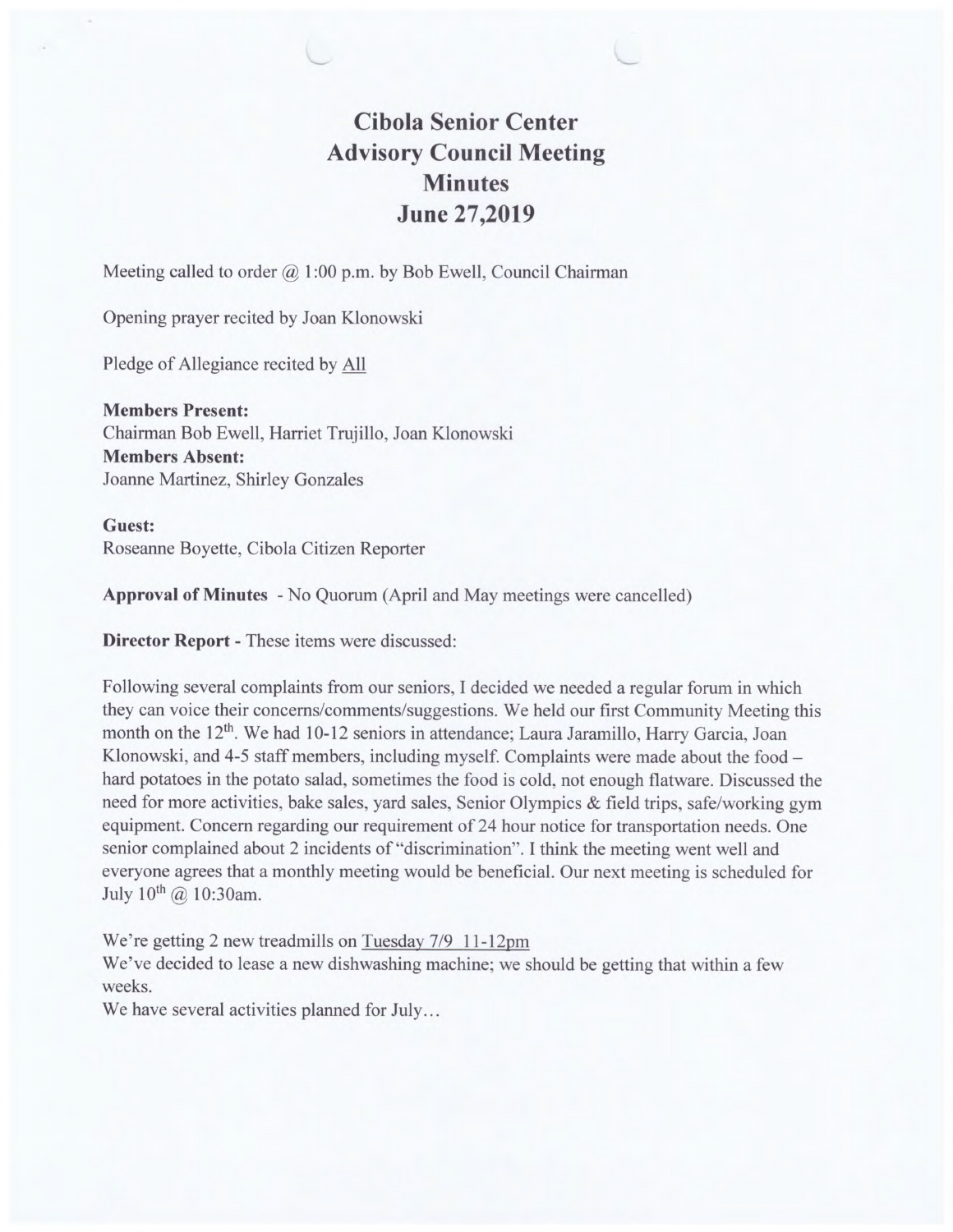#### **FGP/SCP**

We held our annual recognition luncheon at El Cafecito on the 14<sup>th</sup>. 7 Foster grandparents and 8 senior companions showed up. We also have our first male interested in becoming a senior companion; we're waiting for his background check to come back.

**Activity Fund:** \$800.00? **Senior Olympic Funds:** \$1,503.00

**Old Business** 

**New Business**  -Activities planned for July -2 New treadmills to be delivered on 7/9/2019

**\*Next meeting will be held July 25, 2019** 

**Meeting Adjourned**  Motion to adjourn meeting at 2:00 p.m. by Harriet, seconded by Joan